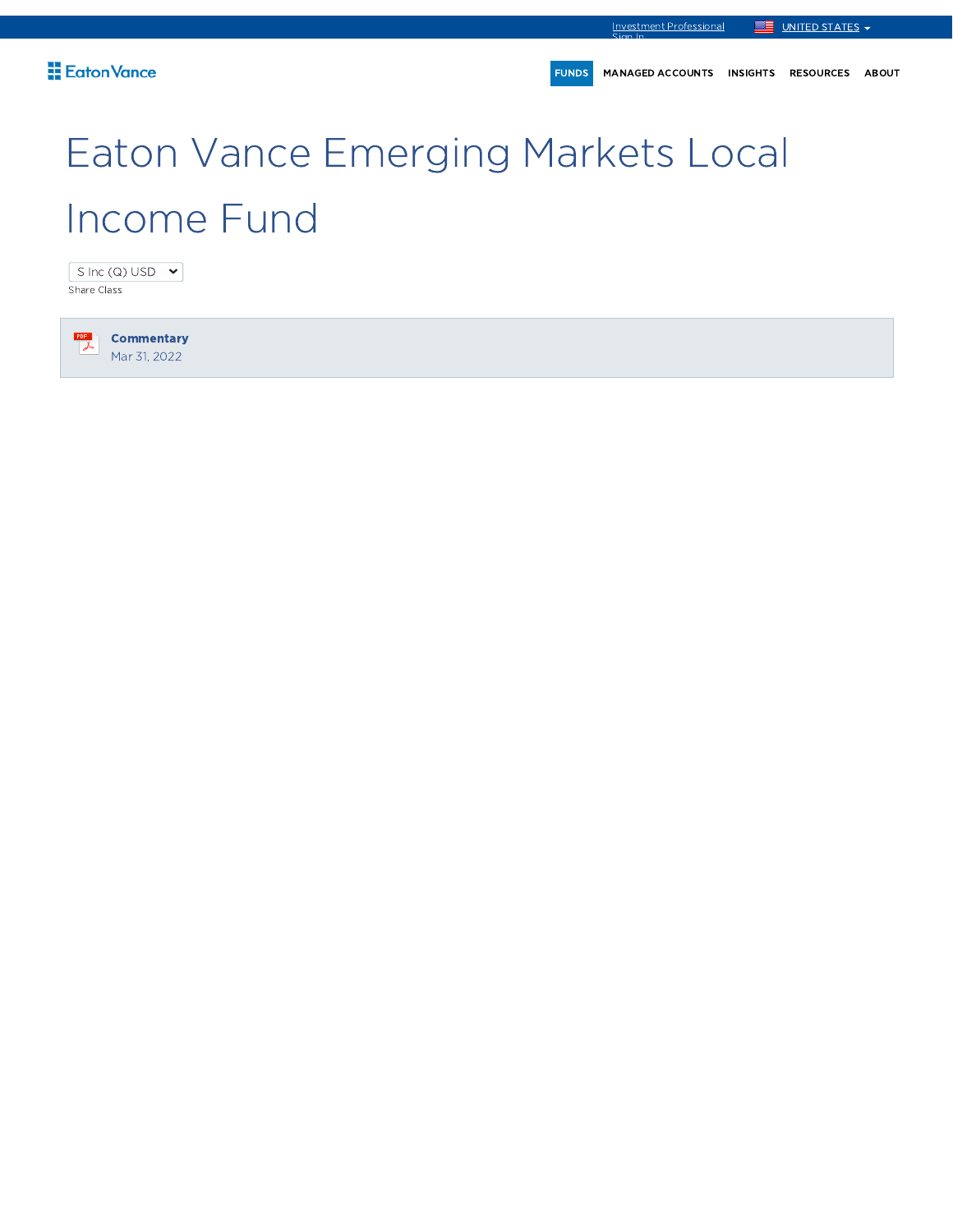### Fund Facts as of May 31, 2022

| Class S Inc (Q) USD Inception | 02/12/2018   |
|-------------------------------|--------------|
| <b>Investment Objective</b>   | Total return |
| <b>Total Net Assets</b>       | \$310.6M     |
| <b>Minimum Investment</b>     | \$5000000    |

# Fund Codes

| Wertpapierkennnummer | N/A          |
|----------------------|--------------|
| <b>Valor Number</b>  | 39764113     |
| <b>SEDOL</b>         | BFX4DH1      |
| <b>ISIN</b>          | IEOOBFX4DH19 |
| <b>CUSIP</b>         | G29202606    |

# Portfolio Management

| John R. Baur           | Managed Fund since inception |
|------------------------|------------------------------|
| <b>Brian Shaw, CFA</b> | Managed Fund since 2021      |

Portfolio profile subject to change due to active management. Percentages may not total 100% due to rounding.

The use of leverage increases risks, such that a relatively small movement in the value of an investment may result in a disproportionately large movement, unfavorable as well as favorable, in the value of that investment and, in turn, the value of the Fund.

The Fund is actively managed in reference to the JPMorgan Government Bond Index: Emerging Market (JPM GBI-EM) Global Diversified (unhedged) Index (the "Index"). The Fund targets a tracking error relative to the Index of between 150 and 350 basis points and a 200 basis point return above the Index and the Investment Adviser has also set guidelines in respect of duration, volatility, correlation and beta relative to the Index. The Fund does not intend to track the Index, however, and a significant portion of the Fund's investments may not be Index constituents at any given time. The Index will also be used for performance comparison purposes.

The investment objective of the Fund is to generate total return, being income and capital appreciation. The Fund is actively managed and seeks to achieve its investment objective by investing in instruments to establish investment exposures to emerging markets. The Fund will invest at least 80% of its Net Asset Value in: (i) fixed income securities denominated in currencies of emerging market countries; (ii) fixed income securities issued by emerging market corporates or emerging market sovereign nations; and/or (iii) derivative instruments, denominated in or based on the currencies, interest rates, or issues of, emerging market countries. The Fund will invest in fixed income securities listed, traded or dealt on Recognised Markets (such as sovereign bonds and debentures, mortgage-backed securities ("MBS") and asset-backed securities, convertible debt securities (which may embed derivatives), municipal obligations, corporate bonds and debentures, fixed-income and floating rate debt securities and participation notes (such participation notes may be listed or unlisted and the Fund will invest no more than 10% of its Net Asset Value in participation notes.

This Fund is classified as an Article 8 product under the Sustainable Finance Disclosure Regulation. Article 8 products are those which promote environmental or social characteristics and which integrate sustainability into the investment process in a binding manner.

# About Risk:

Eaton Vance International (Ireland) Emerging Markets Local Income Fund (the "Fund") share values are sensitive to stock market volatility, adverse market, economic, political, regulatory, geopolitical and other conditions. In international markets, these risks may be more significant. An imbalance in supply and demand in the income market may result in valuation uncertainties and greater volatility, less liquidity, widening credit spreads and a lack of price transparency in the market. Investments in income securities may be affected by changes in the creditworthiness of the issuer and are subject to the risk of nonpayment of principal and interest. The value of income securities also may decline because of real or perceived concerns about the issuer's ability to make principal and interest payments. Derivative instruments can be used to take both long and short positions, be highly volatile, result in economic leverage (which can magnify losses), and involve risks in addition to the risks of the underlying instrument on which the derivative is based, such as counterparty, correlation and liquidity risk. If a counterparty is unable to honor its commitments, the value of Fund shares may decline and/or the Fund could experience delays in the return of collateral or other assets held by the counterparty. The value of commodities investments will generally be affected by overall market movements and factors specific to a particular industry or commodity, including weather, embargoes, tariffs, or health, political, international and regulatory developments. As interest rates rise, the value of certain income investments is likely to decline. Because the Fund investments may be concentrated in a particular geographic region or country, the Fund share value may fluctuate more than that of a less concentrated fund. A nondiversified fund may be subject to greater risk by investing in a smaller number of investments than a diversified fund. Investments rated below investment grade (typically referred to as "junk") are generally subject to greater price volatility and illiquidity than higher-rated investments. No fund is a complete investment program and you may lose money investing in a fund. The Fund may engage in other investment practices that may involve additional risks and you should review the **Fund prospectus** for a complete description.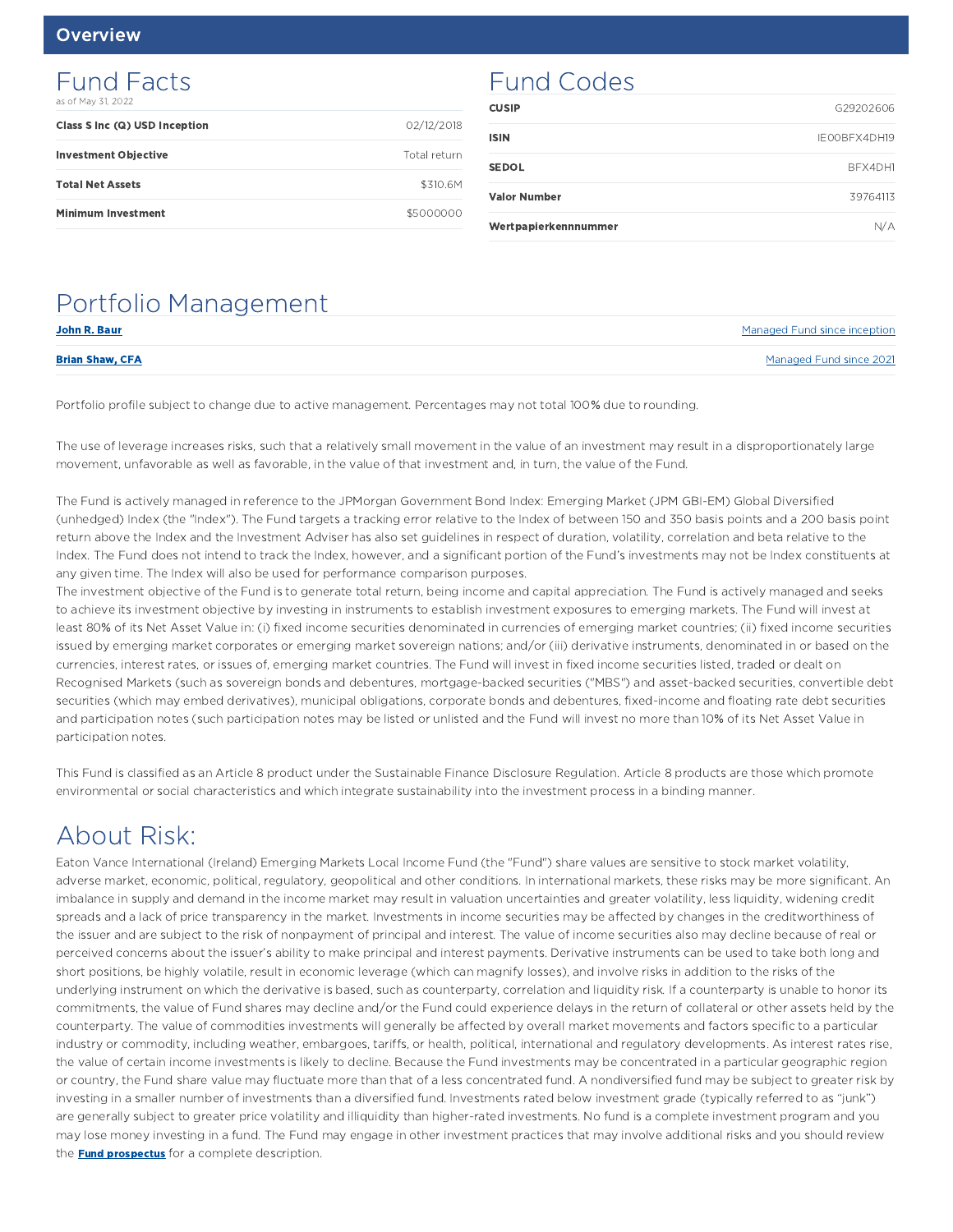# Calendar Year Returns (%)

Past performance is no guarantee of future results.

|                                                                                                                                                            |  |  |  |  | 2012 2013 2014 2015 2016 2017 2018 2019 2020 2021 |            |
|------------------------------------------------------------------------------------------------------------------------------------------------------------|--|--|--|--|---------------------------------------------------|------------|
| <b>Fund at NAV</b>                                                                                                                                         |  |  |  |  | $       -$ 23.42 $-$                              | $\sim$ $-$ |
| J.P. Morgan Government Bond Index: Emerging Market (JPM GBI-EM) Global Diversified <sup>1</sup> 16.76 -8.98 -5.72 -14.92 9.94 15.21 -6.21 13.47 2.69 -8.75 |  |  |  |  |                                                   |            |

# Fund Facts

Class S Inc (Q) USD Inception 02/12/2018

# NAV History

| Date         | <b>NAV</b> | NAV Change |
|--------------|------------|------------|
| Dec 16, 2020 | \$9.10     | \$0.00     |
| Dec 15, 2020 | \$9.10     | \$0.00     |
| Dec 14, 2020 | \$9.10     | $-$0.04$   |
| Dec 11, 2020 | \$9.14     | \$0.04     |
| Dec 10, 2020 | \$9.10     | \$0.00     |
| Dec 09, 2020 | \$9.10     | \$0.00     |
| Dec 08, 2020 | \$9.10     | \$0.00     |
| Dec 07, 2020 | \$9.10     | \$0.00     |
| Dec 04, 2020 | \$9.10     | \$0.00     |
| Dec 03, 2020 | \$9.10     | \$0.00     |

Portfolio profile subject to change due to active management. Percentages may not total 100% due to rounding.

The use of leverage increases risks, such that a relatively small movement in the value of an investment may result in a disproportionately large movement, unfavorable as well as favorable, in the value of that investment and, in turn, the value of the Fund.

The Fund is actively managed in reference to the JPMorgan Government Bond Index: Emerging Market (JPM GBI-EM) Global Diversified (unhedged) Index (the "Index"). The Fund targets a tracking error relative to the Index of between 150 and 350 basis points and a 200 basis point return above the Index and the Investment Adviser has also set guidelines in respect of duration, volatility, correlation and beta relative to the Index. The Fund does not intend to track the Index, however, and a significant portion of the Fund's investments may not be Index constituents at any given time. The Index will also be used for performance comparison purposes.

The investment objective of the Fund is to generate total return, being income and capital appreciation. The Fund is actively managed and seeks to achieve its investment objective by investing in instruments to establish investment exposures to emerging markets. The Fund will invest at least 80% of its Net Asset Value in: (i) fixed income securities denominated in currencies of emerging market countries; (ii) fixed income securities issued by emerging market corporates or emerging market sovereign nations; and/or (iii) derivative instruments, denominated in or based on the currencies, interest rates, or issues of, emerging market countries. The Fund will invest in fixed income securities listed, traded or dealt on Recognised Markets (such as sovereign bonds and debentures, mortgage-backed securities ("MBS") and asset-backed securities, convertible debt securities (which may embed derivatives), municipal obligations, corporate bonds and debentures, fixed-income and floating rate debt securities and participation notes (such participation notes may be listed or unlisted and the Fund will invest no more than 10% of its Net Asset Value in participation notes.

This Fund is classified as an Article 8 product under the Sustainable Finance Disclosure Regulation. Article 8 products are those which promote environmental or social characteristics and which integrate sustainability into the investment process in a binding manner.

# About Risk: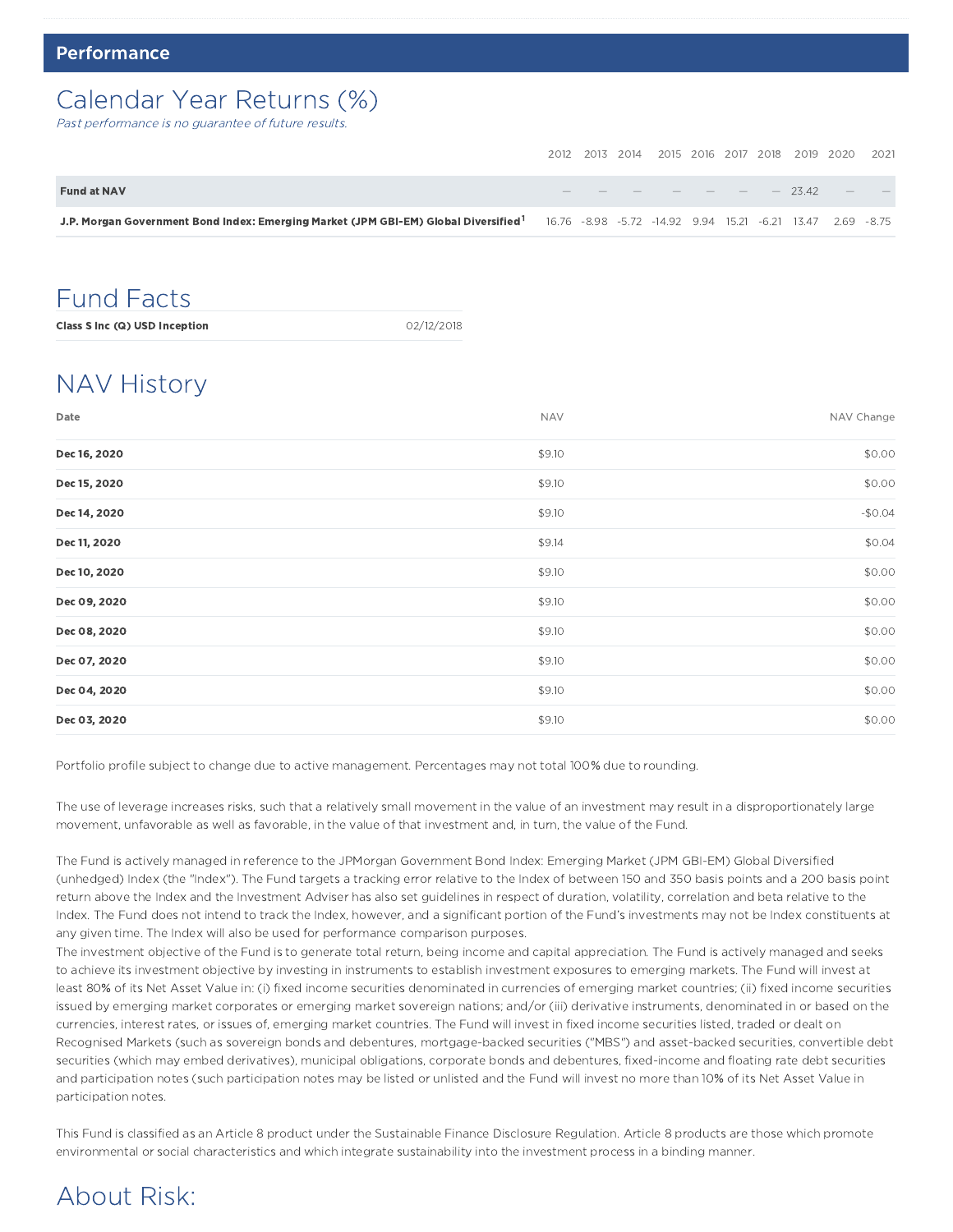Eaton Vance International (Ireland) Emerging Markets Local Income Fund (the "Fund") share values are sensitive to stock market volatility, adverse market, economic, political, regulatory, geopolitical and other conditions. In international markets, these risks may be more significant. An imbalance in supply and demand in the income market may result in valuation uncertainties and greater volatility, less liquidity, widening credit spreads and a lack of price transparency in the market. Investments in income securities may be affected by changes in the creditworthiness of the issuer and are subject to the risk of nonpayment of principal and interest. The value of income securities also may decline because of real or perceived concerns about the issuer's ability to make principal and interest payments. Derivative instruments can be used to take both long and short positions, be highly volatile, result in economic leverage (which can magnify losses), and involve risks in addition to the risks of the underlying instrument on which the derivative is based, such as counterparty, correlation and liquidity risk. If a counterparty is unable to honor its commitments, the value of Fund shares may decline and/or the Fund could experience delays in the return of collateral or other assets held by the counterparty. The value of commodities investments will generally be affected by overall market movements and factors specific to a particular industry or commodity, including weather, embargoes, tariffs, or health, political, international and regulatory developments. As interest rates rise, the value of certain income investments is likely to decline. Because the Fund investments may be concentrated in a particular geographic region or country, the Fund share value may fluctuate more than that of a less concentrated fund. A nondiversified fund may be subject to greater risk by investing in a smaller number of investments than a diversified fund. Investments rated below investment grade (typically referred to as "junk") are generally subject to greater price volatility and illiquidity than higher-rated investments. No fund is a complete investment program and you may lose money investing in a fund. The Fund may engage in other investment practices that may involve additional risks and you should review the **Fund prospectus** for a complete description.

1. J.P. Morgan Government Bond Index Emerging Market (JPM GBI-EM) Global Diversified is an unmanaged index of local-currency bonds with maturities of more than one year issued by emerging markets governments. Inception date for index is 12/31/02. Unless otherwise stated, index returns do not reflect the effect of any applicable sales charges, commissions, expenses, taxes or leverage, as applicable. It is not possible to invest directly in an index. Historical performance of the index illustrates market trends and does not represent the past or future performance of the fund. Information has been obtained from sources believed to be reliable but J.P. Morgan does not warrant its completeness or accuracy. The Index is used with permission. The Index may not be copied, used, or distributed without J.P. Morgan's prior written approval. Copyright 2019, J.P. Morgan Chase & Co. All rights reserved.

### Portfolio



| <b>Sovereign Debt</b>            | 82.58 |
|----------------------------------|-------|
| <b>US Government and Agency</b>  | 7 11  |
| <b>Corporate Debt</b>            | 617   |
| <b>Cash and Cash Equivalents</b> | 4 14  |

### Portfolio Statistics as of May 31, 2022

| <b>Average Duration</b>      | 5.69 vrs. |
|------------------------------|-----------|
| <b>Countries Represented</b> |           |

### Credit Quality  $(\%)^4$ as of May 31, 2022



| AAA        | 8.39  |
|------------|-------|
| AA         | 4.04  |
| A          | 21.71 |
| <b>BBB</b> | 23.62 |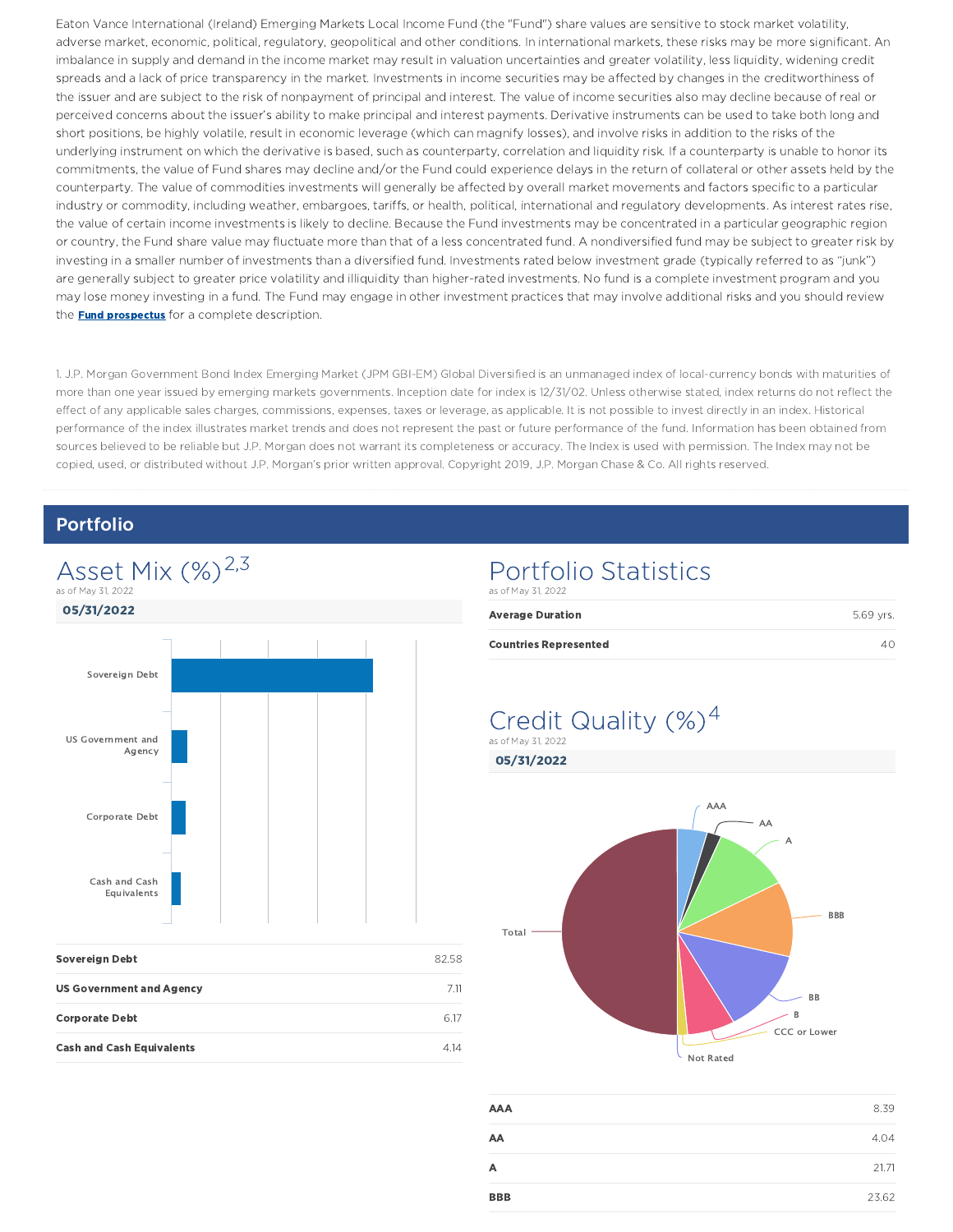| <b>BB</b>           | 26.03 |
|---------------------|-------|
| в                   | 13.35 |
| <b>CCC or Lower</b> | 2.85  |
| <b>Not Rated</b>    | 0.00  |
| <b>Total</b>        | 100.  |

Ratings are based on Moody's, S&P or Fitch, as applicable. If securities are rated differently by the ratings agencies, the highest rating is applied. Ratings, which are subject to change, apply to the creditworthiness of the issuers of the underlying securities and not to the Fund or its shares. Credit ratings measure the quality of a bond based on the issuer's creditworthiness, with ratings ranging from AAA, being the highest, to D, being the lowest based on S&P's measures. Ratings of BBB or higher by S&P or Fitch (Baa or higher by Moody's) are considered to be investment-grade quality. Credit ratings are based largely on the ratings agency's analysis at the time of rating. The rating assigned to any particular security is not necessarily a reflection of the issuer's current financial condition and does not necessarily reflect its assessment of the volatility of a security's market value or of the liquidity of an investment in the security. Holdings designated as "Not Rated" are not rated by the national ratings agencies stated above.

# Foreign Currency Exposure  $(\%)^{5}$

as of May 31, 2022

| <b>Thai Baht</b>          | 11.79 |
|---------------------------|-------|
| <b>Indonesian Rupiah</b>  | 10.96 |
| <b>Brazilian Real</b>     | 10.54 |
| <b>Mexican Peso</b>       | 10.27 |
| <b>Malaysian Ringgit</b>  | 9.94  |
| <b>South African Rand</b> | 9.28  |
| <b>Polish Zloty</b>       | 7.02  |
| Ukrainian Hryvnia         | 5.38  |
| <b>Czech Koruna</b>       | 4.53  |
| <b>Colombian Peso</b>     | 4.48  |
|                           |       |

View All

### Foreign Sovereign External Debt  $(\%)^6$ as of May 31, 2022

| Colombia          | 0.01 |
|-------------------|------|
| <b>Macedonia</b>  | 0.00 |
| Romania           | 0.00 |
| <b>Uzbekistan</b> | 0.00 |
| Vietnam           | 0.00 |
| <b>Armenia</b>    | 0.00 |
| Azerbaijan        | 0.00 |
| Oman              | 0.00 |

### Foreign Contribution to Duration (yrs.) as of May 31, 2022

| South Africa          | 0.77 |
|-----------------------|------|
| <b>Thailand</b>       | 0.71 |
| China                 | 0.67 |
| Indonesia             | 0.66 |
| Mexico                | 0.60 |
| <b>Malaysia</b>       | 0.49 |
| Peru                  | 0.24 |
| Colombia              | 0.23 |
| Serbia                | 0.22 |
| <b>Czech Republic</b> | 0.22 |
| <b>View All</b>       |      |

Portfolio profile subject to change due to active management. Percentages may not total 100% due to rounding.

# About Risk:

Eaton Vance International (Ireland) Emerging Markets Local Income Fund (the "Fund") share values are sensitive to stock market volatility, adverse market, economic, political, regulatory, geopolitical and other conditions. In international markets, these risks may be more significant. An imbalance in supply and demand in the income market may result in valuation uncertainties and greater volatility, less liquidity, widening credit spreads and a lack of price transparency in the market. Investments in income securities may be affected by changes in the creditworthiness of the issuer and are subject to the risk of nonpayment of principal and interest. The value of income securities also may decline because of real or perceived concerns about the issuer's ability to make principal and interest payments. Derivative instruments can be used to take both long and short positions, be highly volatile, result in economic leverage (which can magnify losses), and involve risks in addition to the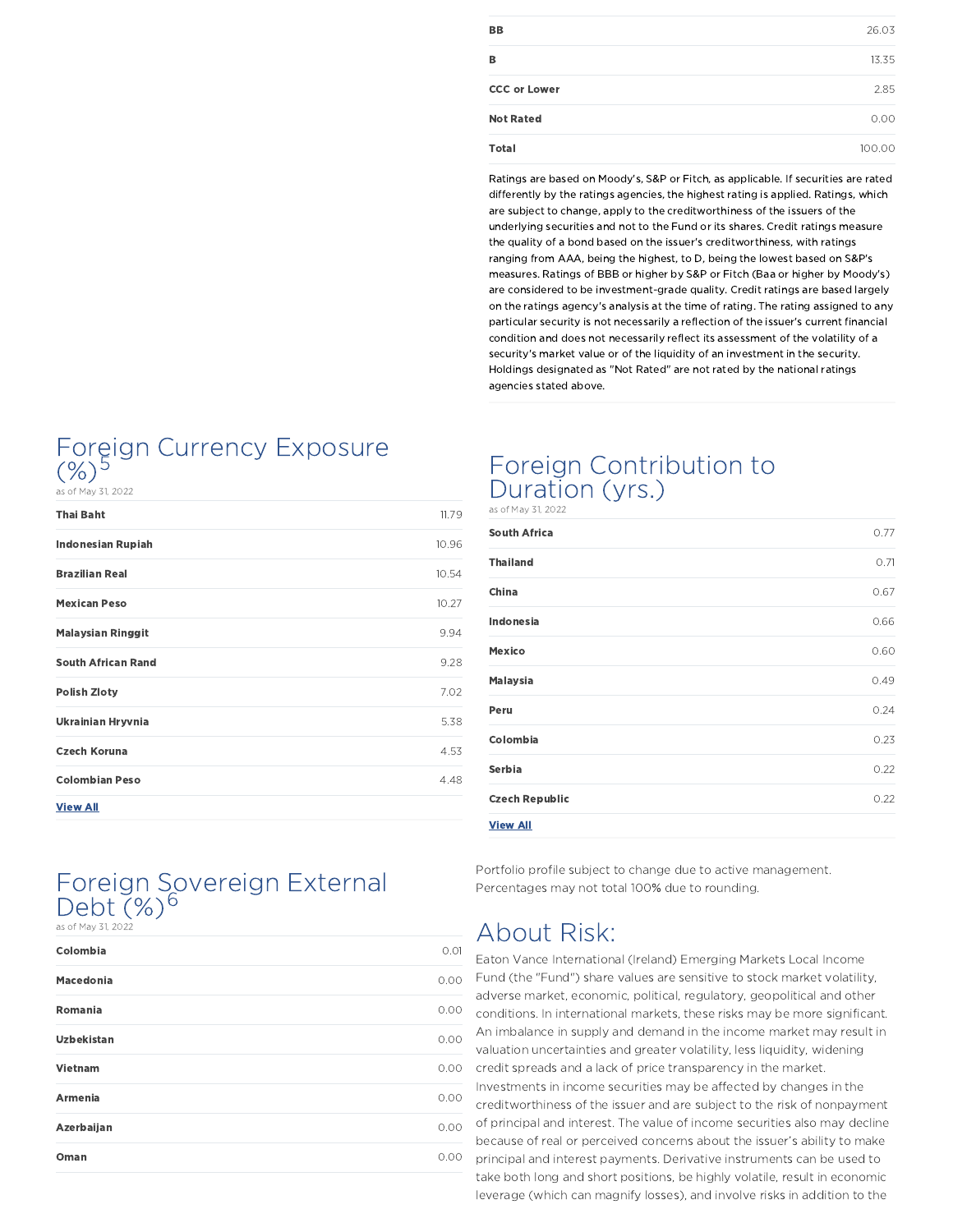risks of the underlying instrument on which the derivative is based, such as counterparty, correlation and liquidity risk. If a counterparty is unable to honor its commitments, the value of Fund shares may decline and/or the Fund could experience delays in the return of collateral or other assets held by the counterparty. The value of commodities investments will generally be affected by overall market movements and factors specific to a particular industry or commodity, including weather, embargoes, tariffs, or health, political, international and regulatory developments. As interest rates rise, the value of certain income investments is likely to decline. Because the Fund investments may be concentrated in a particular geographic region or country, the Fund share value may fluctuate more than that of a less concentrated fund. A nondiversified fund may be subject to greater risk by investing in a smaller number of investments than a diversified fund. Investments rated below investment grade (typically referred to as "junk") are generally subject to greater price volatility and illiquidity than higher-rated investments. No fund is a complete investment program and you may lose money investing in a fund. The Fund may engage in other investment practices that may involve additional risks and you should review the **Fund prospectus** for a complete description.

#### 2. Percent of total net assets.

3. Other net assets represent other assets less liabilities and includes any investment type that represents less than 1% of net assets. Any securities sold short will be subtracted from that corresponding asset.

4. Percent of bond holdings.

5. Absolute value by percent of net assets. Currency exposures include all foreign exchange denominated assets, currency derivatives and commodities. 6. External debt exposure is defined as exposure to sovereign debt, through bond or derivative investments, issued in a currency different from the currency that the sovereign entity can produce (print) itself. Absolute value by percent of total net assets. Includes market value of bond holdings plus credit default swaps, valued at notional plus unrealized gains/losses.

### Management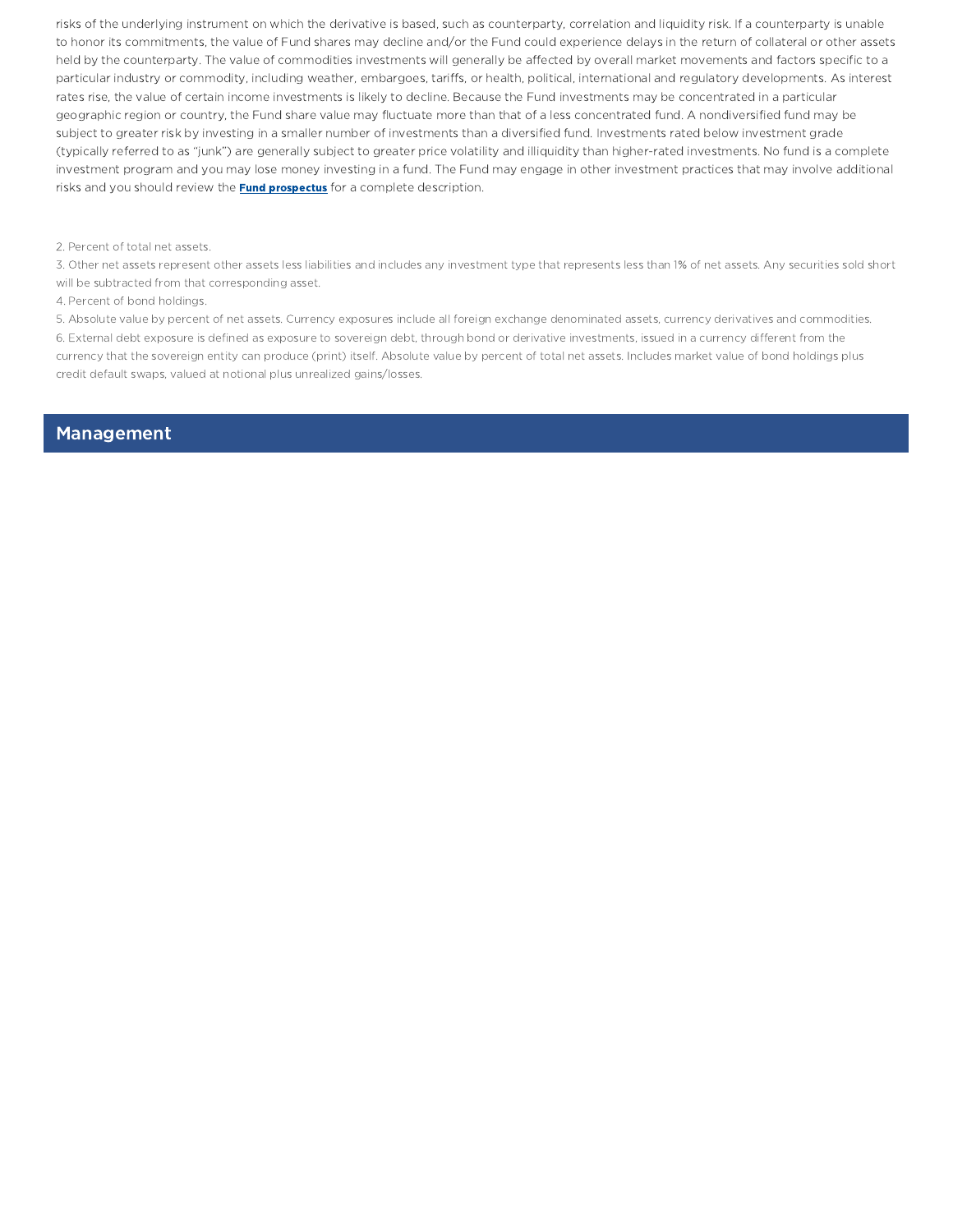

John R. Baur Managing Director, Co-Head of Emerging Markets Joined Eaton Vance 2005

#### Biography

John is Co-Head of Emerging Markets and portfolio manager for the Emerging Markets team. He is responsible for co-leading the team with investment professionals based in Boston, Washington, D.C., London and Singapore, as well as for buy and sell decisions, portfolio construction and risk management for the team's emerging markets strategies. He joined Eaton Vance in 2005. Morgan Stanley acquired Eaton Vance in March 2021.

John began his career in the investment management industry in 2005. Before joining Eaton Vance, he was employed by Applied Materials in an engineering capacity, spending five of his seven years at the firm in Asia.

John earned a B.S. from MIT and an MBA from the Johnson Graduate School of Management at Cornell University.

#### Education

- B.S. Massachusetts Institute of Technology
- M.B.A. Johnson Graduate School of Management, Cornell University

#### Experience

• Managed Fund since inception

#### Other funds managed

- **Eaton Vance Emerging Markets Debt Opportunities Fund**
- **Eaton Vance Global Macro Fund**



Brian Shaw, CFA Executive Director, Portfolio Manager Joined Eaton Vance in 2008

#### Biography

Brian Shaw is a portfolio manager on the Emerging Markets team. He is responsible for buy and sell decisions, portfolio construction and risk management for the team's emerging markets strategies. He joined Eaton Vance in 2008. Morgan Stanley acquired Eaton Vance in March 2021.

Brian began his career in the investment management industry in 2007. Before joining Eaton Vance, he was affiliated with Graham Capital Management, LP.

Brian earned a B.A. from Vanderbilt University and an MBA from the University of Chicago. He is a member of the CFA Society Boston and is a CFA charterholder.

#### Education

- B.A. Vanderbilt University
- M.B.A University of Chicago

#### Experience

• Managed Fund since 2021

#### Other funds managed

**Eaton Vance Emerging Markets Debt Opportunities Fund** 

### Literature

### **Literature**



Download - Last updated: Mar 31, 2022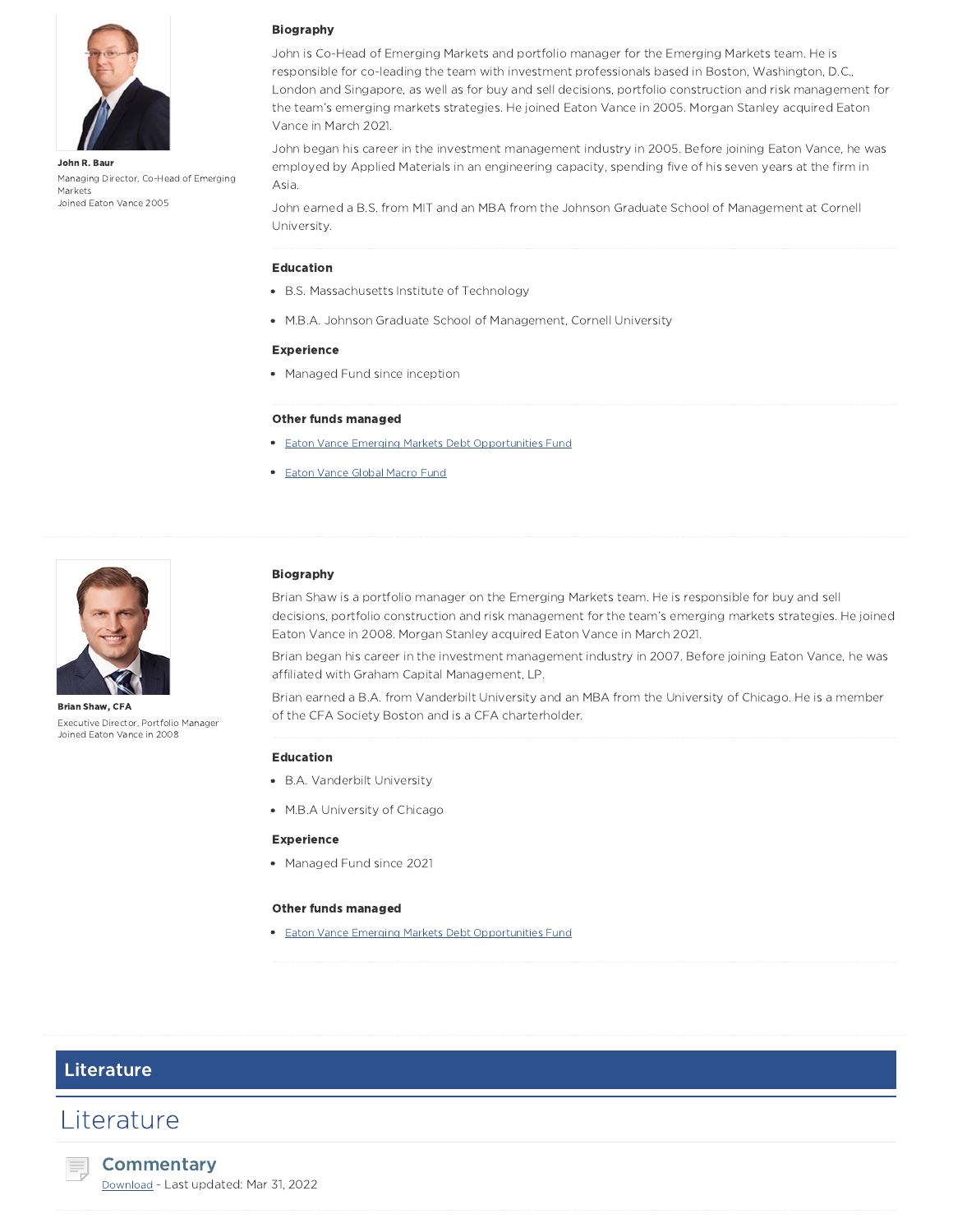|    | <b>Annual Report (English)</b><br>Download - Last updated: Dec 31, 2021                                             |
|----|---------------------------------------------------------------------------------------------------------------------|
|    | <b>Eaton Vance International (Ireland) Funds Full Prospectus (English)</b><br>Download - Last updated: Dec 13, 2021 |
| ≡  | Eaton Vance International (Ireland) Funds Full Prospectus (German)<br>Download - Last updated: Dec 13, 2021         |
|    | <b>Full Prospectus</b><br>Download - Last updated: Jul 6, 2020                                                      |
|    | Int'l (Irl) Emerging Markets Local Income Holdings<br>Download - Last updated: Apr 30, 2022                         |
| Ħ. | <b>Memorandum and Articles of Association</b><br>Download - Last updated: Oct 2, 2012                               |
|    | <b>Prospectus Supplement (English)</b><br>Download - Last updated: Dec 13, 2021                                     |
|    | <b>Semiannual Report (English)</b><br>Download - Last updated: Jun 30, 2021                                         |

## **E** Eaton Vance

Accessibility | Privacy & Security | Terms & Conditions | About Eaton Vance | Careers | Business Continuity | Contact

### Marketing Communication

To report a website vulnerability, please go to Responsible Disclosure.

Eaton Vance is part of Morgan Stanley Investment Management, the asset management division of Morgan Stanley.

This image indicates content designed specifically for Financial Advisors / Investment Professionals. This material is not to be used with the public.

The information on this Web page is not intended for U.S. residents. The information on this Web page does not constitute an offer to sell, or a solicitation of an offer to purchase, securities in any jurisdiction to any person to whom it is not lawful to make such an offer. To visit our U.S. Website, please click here.

**SA** 

Eaton Vance International (Ireland) Funds and Eaton Vance International (Cayman Islands) Funds (collectively the "Funds") may not be offered or sold to citizens or residents of the United States or within the United States, its territories or possessions. None of the Funds have been or will be registered under the U.S Securities Act of 1933, as amended (the "Securities Act"), and none of such shares may be offered, sold, transferred or delivered, directly or indirectly, in the United States or to United States residents or citizens. None of the Funds have been or will be registered as an investment company under the U.S. Investment Company Act of 1940, as amended (the "1940 Act").

Eaton Vance International (Ireland) Funds Plc (the Company) is a public limited company with variable capital incorporated in Ireland authorized and regulated by the Central Bank of Ireland as an Undertaking for Collective Investment in Transferable Securities (UCITS). The offering of the shares of the Company is restricted in many jurisdictions and investors must inform themselves of and observe applicable restrictions in their jurisdiction. The Sub-Funds are distributed by Eaton Vance Management (International) Limited and may employ Eaton Vance Distributors, Inc., Two International Place, Boston, MA 02110, as a sub-distributor. The Company's current prospectus and key investor information document (KIID) contain more information as well as the risks of investing and may be obtained free of charge from CitibankEurope Plc, 1 North Wall Quay, Dublin 1, Ireland, or by calling 353 1 637 6372.